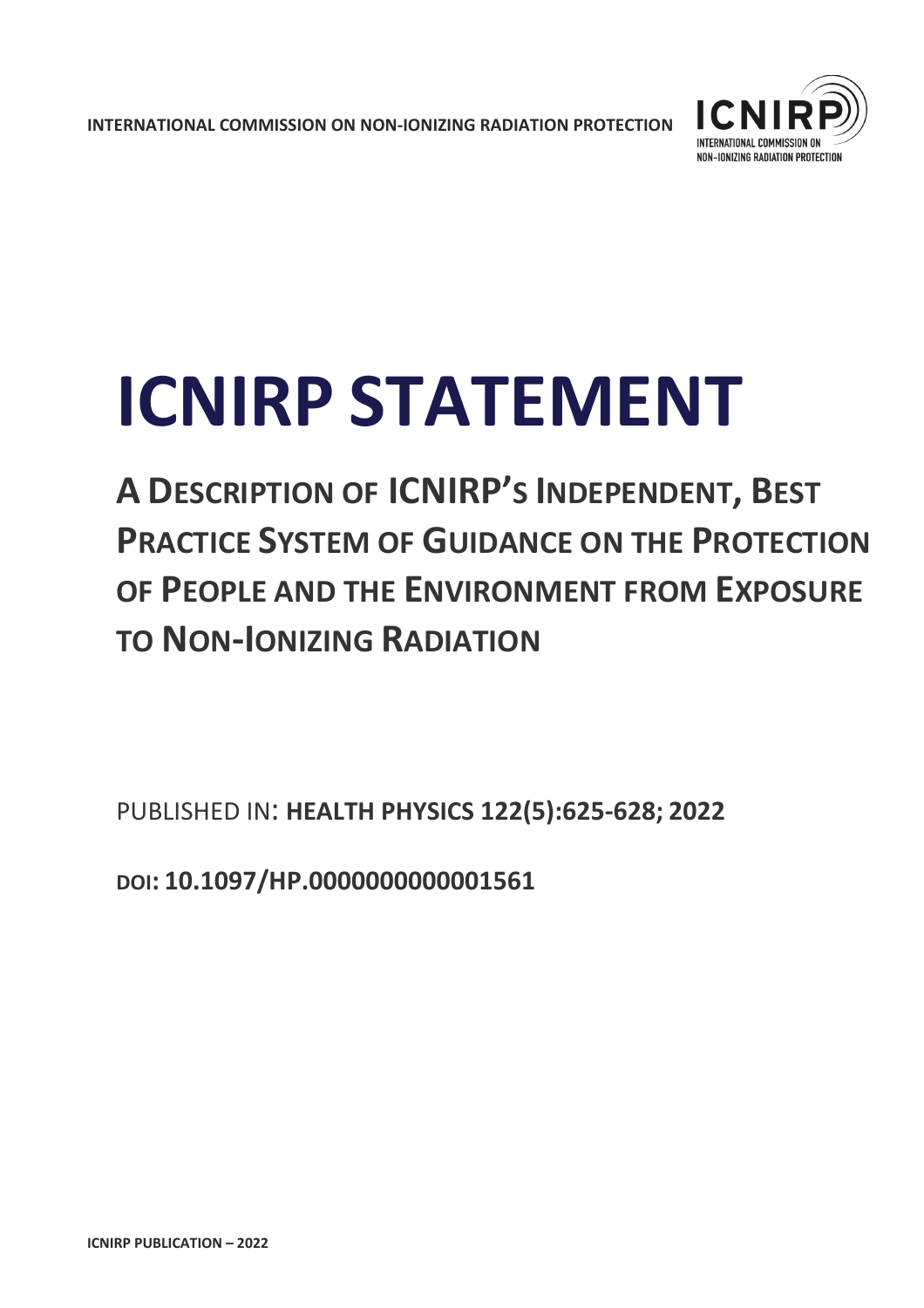Downloaded from

http://journals.lww.com/health-physics

হ

BhDMf5ePHKav1zEoum1tQfN4a+kJLhEZgbsIHo4XMi0hCywCX1AWnYQp/IlQrHD3i3D0OdRyi7TvSFl4Cf3VC1y0abggQZXdgGj2MwlZLeI=

on 04/13/2022

# A Description of ICNIRP'S Independent, Best Practice System of Guidance on the Protection of People and the Environment from Exposure to Non-Ionizing Radiation

International Commission on Non-Ionizing Radiation Protection

Abstract—In this statement, the International Commission on Non-Ionizing Radiation Protection (ICNIRP) presents its structure, its activities, and general approach to providing guidance on NIR protection. The statement highlights ICNIRP's independence and presents the principle and requirements of no commercial or other vested interests. ICNIRP's funding arrangements and collaboration with other advisory bodies and radiation protection authorities are also described. The statement also presents the types of guidance documents that are produced by ICNIRP and the general approach in assessing scientific evidence. Health Phys. 122(5):625–628; 2022

Key words: International Commission on Non-Ionizing Radiation Protection (ICNIRP); radiation, non-ionizing; radiation safety; safety standards

### INTRODUCTION

THE INTERNATIONAL Commission on Non-Ionizing Radiation Protection (ICNIRP) is an independent body that develops and disseminates science-based advice on protecting people and the environment against adverse effects of non-ionizing radiation (NIR). The scope of ICNIRP's remit includes electromagnetic radiation and fields lower than three petahertz (PHz) (consisting of static, extremely low frequency and radiofrequency fields; and infrared, visible and ultraviolet radiation)

The authors declare no conflicts of interest.

(Manuscript accepted 31 January 2022)

DOI: 10.1097/HP.0000000000001561

as well as mechanical waves in the form of infrasound (frequencies below 20 Hz) and ultrasound (frequencies above 20 kHz).

ICNIRP is formally recognized as a collaborative and consultative body on NIR protection by the World Health Organization (WHO), the International Labour Organization (ILO), and the European Union (EU). ICNIRP carries out its main objective of advancing NIR protection by:

- Developing NIR protection principles based on science;
- Providing independent scientific guidance and recommendations on NIR protection;
- Publishing scientific reports on NIR and health;
- Conducting scientific seminars and educational workshops and conferences; and
- Informing the scientific community and the general public about protection against NIR.

As with all science and scientific evaluation, it is crucial that ICNIRP's work is conducted objectively and without bias for the benefit of people and the environment. The aim of this paper is to describe ICNIRP's governance and independent system of NIR protection in order to increase awareness and address any misinformation about its conduct and work.

## WHO FORMS ICNIRP?

The ICNIRP Commission is established as an independent and neutral scientific body, which prepares its guidance and recommendations based on established scientific principles. To achieve this goal, ICNIRP relies on the scientific knowledge and judgment of independent experts. Commission members are experts in the scientific disciplines relevant to NIR protection including biology, epidemiology, physics, engineering, chemistry, and medicine. Membership in ICNIRP is limited to scientific experts who have no commercial or other vested interests. Candidates can be proposed by national and international radiation protection bodies such

International Commission on Non-Ionizing Radiation Protection (ICNIRP)

The International Commission on Non-Ionizing Radiation Protection (ICNIRP) collaborators are listed in the Acknowledgement section.

<sup>0017-9078/22/0</sup>

Copyright © 2022 The Author(s). Published by Wolters Kluwer Health, Inc. on behalf of the Health Physics Society. This is an open-access article distributed under the terms of the [Creative Commons Attribution-](http://creativecommons.org/licenses/by-nc-nd/4.0/)[Non Commercial-No Derivatives License 4.0 \(CCBY-NC-ND\),](http://creativecommons.org/licenses/by-nc-nd/4.0/) where it is permissible to download and share the work provided it is properly cited. The work cannot be changed in any way or used commercially without permission from the journal.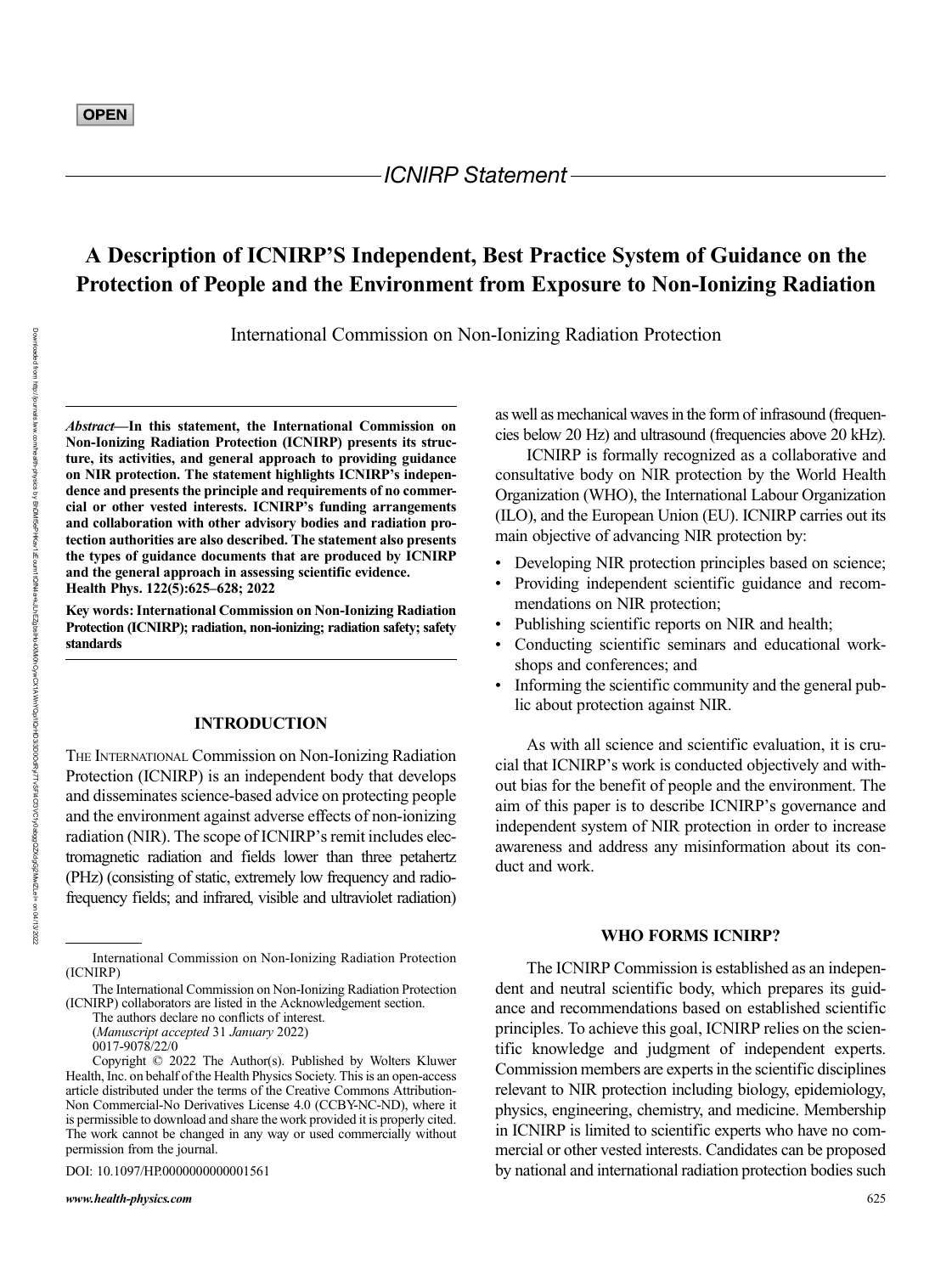as the International Radiation Protection Association (IRPA) and by current ICNIRP members.

In order to assist the Commission with the assessment of the evidence and the preparation of appropriate NIR guidance, ICNIRP has established the Scientific Expert Group (SEG), which consists of eminent scientists with different expertise deemed helpful in current and near-future activities of the Commission. SEG members, together with members of the Main Commission, form Project Groups that prepare guidance documents.

The appointment of ICNIRP Commission or SEG members is made to achieve an appropriate balance of expertise and to ensure the scientific independence of members. Consideration is also given to gender balance and geographical representation. It is important to note, however, that ICNIRP members do not represent either their country of origin or their organization.

ICNIRP is governed by a Charter which outlines the statutes of its activities and ICNIRP's commitment to independence and transparency, which are fundamental to carrying out its scientific mission. The Charter as well as other information on ICNIRP is available on its website ([www.icnirp.org](http://www.icnirp.org)).

#### INDEPENDENCE AND TRANSPARENCY

For ICNIRP it is imperative to avoid interests of its members from affecting the independence of ICNIRP's guidance. The general principle of ICNIRP's approach is that its members do not have any professional or financial ties with entities having commercial activities relevant to NIR, or any other NIR interest groups, that have the risk of influencing their judgement on NIR safety issues. Such judgement should only be guided by scientific motives.

ICNIRP Commission and SEG members are required to comply with the ICNIRP policy of independence and declare any personal interests in relation to their activities for ICNIRP and to update these annually. Specifically, ICNIRP members are required to report past, current and negotiated future activities, relationships and assets, as well as anything else that could be perceived as potentially representing a conflict of interest in relation to the activities of ICNIRP, including:

- Positions of employment;
- Paid and unpaid consultancy, advisory positions and services;
- Research support received from commercial entities;
- Investments and commercial interests;
- Intellectual property; and
- Relevant interests of people with whom the member has personal or professional ties.

ICNIRP does not permit people to become a member if they are employed by industry or another organisation that could benefit financially from any particular ICNIRP advice. Paid consultancy for a conflicted organization would

626 Health Physics May 2022, Volume 122, Number 5

also be viewed as a potential conflict of interest by ICNIRP, and so a person working as a consultant for such an organization would normally not be able to contribute to ICNIRP activities. In rare situations it may be possible to contribute to ICNIRP activities (for example, if remuneration is too small or is unrelated to the particular ICNIRP activity to represent a conflict of interest). Where this occurs the reason for ICNIRP's decision is provided in conjunction with the declaration of interest to ensure transparency.

All declarations of interests, along with their assessment by ICNIRP, are publicly available on the ICNIRP website. Further, ICNIRP publications contain an acknowledgement with regard to the online availability of the declaration of personal interests.

#### HOW IS ICNIRP FUNDED?

In accordance with its Charter, ICNIRP is a non-profit scientific body. ICNIRP does not receive any funds from industry. ICNIRP's funds stem from grants provided by nonprofit governmental and scientific organisations and institutions. Funding is only accepted on the understanding that ICNIRP retains its scientific independence. The funding organisations are listed on the ICNIRP website and in the annual reports accessible from there.

ICNIRP members are not paid for the time that they dedicate to ICNIRP activities. In some cases their employers, which are typically academic institutions or radiation protection bodies, allow some work time to be used for ICNIRP activities. In other cases, ICNIRP members work on ICNIRP activities in their own time without any financial remuneration.

#### COLLABORATION WITH OTHER ORGANIZATIONS

Collaboration between different scientific bodies is an important element in ensuring a comprehensive and consistent system of NIR protection. ICNIRP maintains strong collaboration ties with a number of international and national noncommercial organizations with interests in NIR protection. Those include the International Radiation Protection Association (IRPA), the World Health Organization (WHO), the International Labor Organization (ILO), the World Meteorological Organization (WMO) and the European Commission (EC). ICNIRP also collaborates from time to time with national radiation protection authorities, such as the German Federal Ministry for the Environment, the Radio-Protection Division of Public Health England and the Australian Radiation Protection and Nuclear Safety Agency (ARPANSA).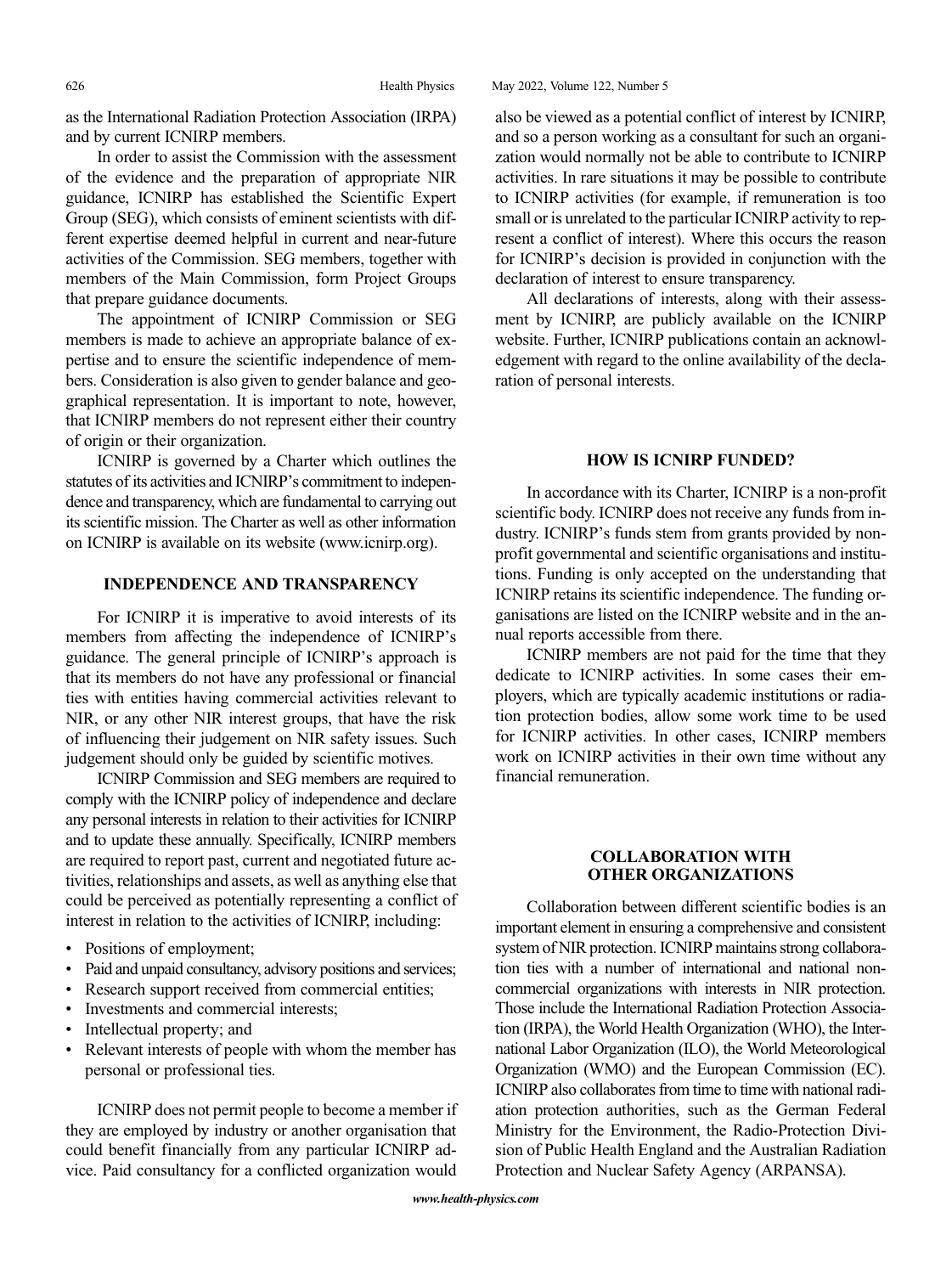#### TYPES OF GUIDANCE PRODUCED BY ICNIRP

ICNIRP's NIR protection guidance is formulated in its Guidelines, Reviews, and Statements, which are publicly and freely available online.

Guidelines are designed to provide radiation protection guidance in a way that can be used by regulatory and health authorities to establish regulations that reduce or avoid the risk of harm caused by NIR exposure. Guidelines consider all potential adverse health effects and take uncertainties in the scientific evidence into consideration. Guidelines are underpinned by the ICNIRP Principles for Non-Ionizing Radiation Protection (ICNIRP 2020) that include, where relevant, the justification, optimization, and limitation of NIR exposure. Due to the importance of the Guidelines to health and safety, they undergo substantial peer and community review through a public consultation. In preparing recommendations, ICNIRP considers the principles upon which protection measures can be based, while leaving to the various international and national authorities/institutions the responsibility of formulating appropriate regulations and codes of practice.

ICNIRP also produces Reviews and Statements on a range of issues. These may provide supplementary information to ICNIRP Guidelines, assessments on the scientific evidence on NIR and health, critiques of research papers that are important to NIR protection debates, or evaluations of documents more generally that ICNIRP considers to be important in order to enable appropriate discussion of NIR protection.

To provide general information to society, ICNIRP also publishes background NIR information, Notes and Frequently Asked Questions on its website. These are intended to provide readers with information that may help them understand a range of NIR radiation safety issues. As they have a particularly strong focus on reaching the needs of the reader, they focus on the main questions received by ICNIRP or that ICNIRP believes may be of greatest interest to the community, and accordingly are written in everyday language with very little reference to the detailed scientific literature underlying what is said.

ICNIRP also organizes workshops to inform a range of audiences about current scientific knowledge and to provide an opportunity to advance the dialogue on NIR protection.

#### HOW DOES ICNIRP ASSESS THE SCIENTIFIC EVIDENCE?

ICNIRP aims to provide advice on protection against adverse health effects from both short- and long-term exposures to NIR and uses the WHO's definition of health: "Health is a state of complete physical, mental and social well-being and not merely the absence of disease or infirmity" (ICNIRP 2020). ICNIRP's advice is based on a detailed evaluation of all the available scientific evidence and does not ignore or overlook any scientific evidence. However, it is important to note that no single study considered in isolation will provide a meaningful answer to the question of whether or not NIR can cause or contribute to adverse health effects in people or in the environment. In order to make an informed conclusion, it is important to weigh the science in its totality.

ICNIRP provides guidance only based on scientifically substantiated effects. In general, an effect needs to be observed in more than one study, and different types of studies (epidemiological or experimental) are considered. An obvious requirement is that studies are performed according to accepted scientific practice and quality criteria. Some criteria are common for all types of study, while others are specific for study type. For experimental studies these include, but are not limited to, adequate dosimetry and inclusion of a sham-exposed group. For epidemiological studies minimization of bias is essential, which includes an adequate description of the investigated population group, well-defined exposure contrasts, and adequate identification and control of confounding factors. For all types of studies, the analysis of data should be performed using appropriate statistical procedures. Overall, this means that the results should also be explicable more generally within the context of the scientific literature. In the ICNIRP documents, "evidence" is used within this context, and "substantiated effect" is used to denote reported effects that satisfy this definition of evidence.

ICNIRP considers it important to be transparent about why and how decisions are made on guidance that is provided. Descriptions of procedures and deliberations specific to various frequency or wavelength regions and sources of information are disseminated by ICNIRP in its scientific reviews, exposure guidelines, statements, and practical guidance, as well as during public presentations and forums.

Science continually evolves and ICNIRP continues to review all fields of research in order to ensure that any new evidence is incorporated into its guidance.

#### **CONCLUSION**

ICNIRP is an independent, non-profit scientific body that evaluates the state of knowledge about the effects of NIR on human health and on the environment and provides advice on NIR protection, including the provision of guidelines on limiting exposure. Membership in ICNIRP is limited to experts in scientific disciplines relevant to NIR protection who have no commercial or other vested interests. ICNIRP is funded from grants provided by non-profit governmental and scientific organisations and does not receive any funds from industry or other interested parties. In order to ensure a comprehensive and consistent system of NIR protection, ICNIRP maintains strong collaboration ties with a number of international and national non-commercial